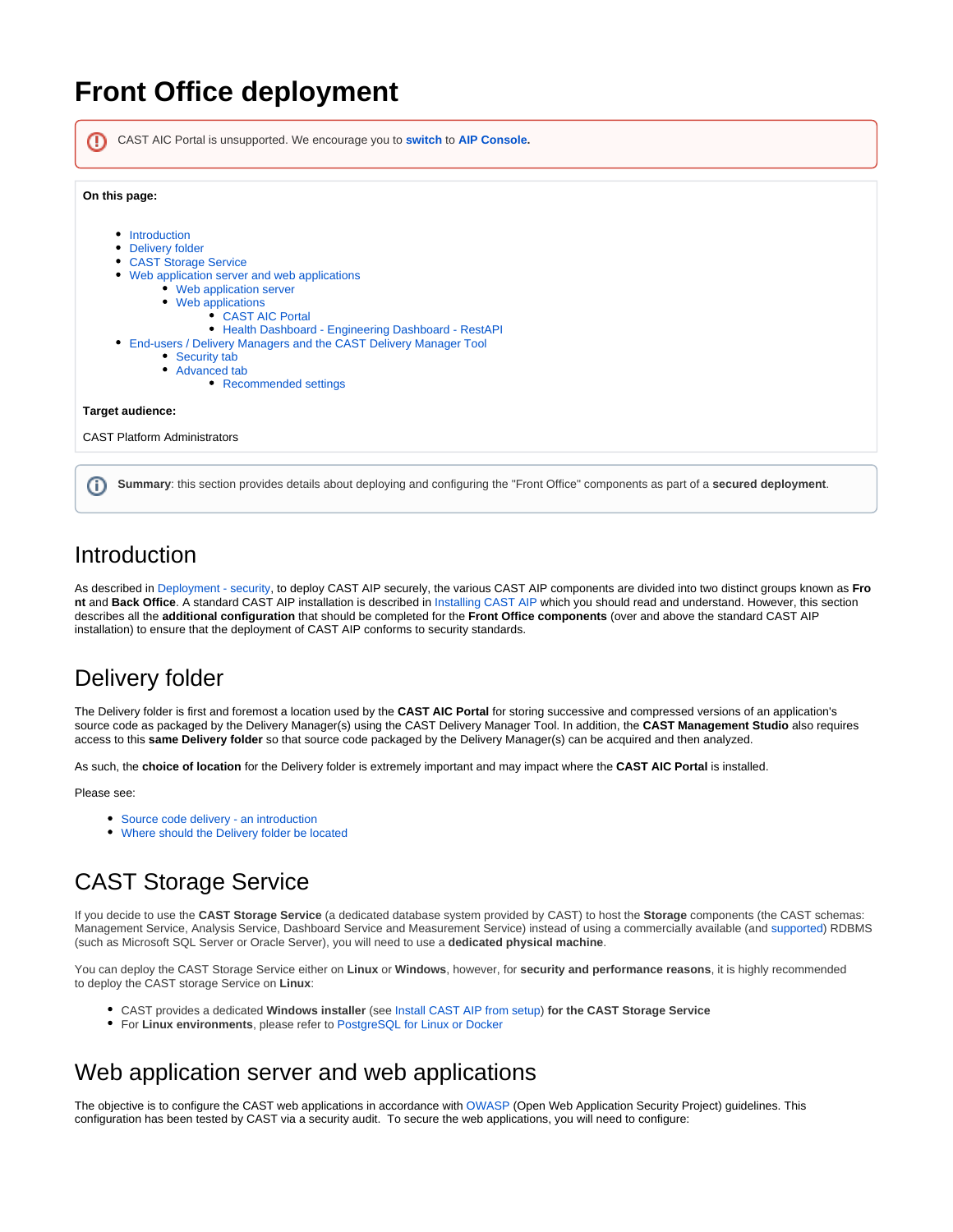- The **web application server** on a **dedicated machine** (CAST provides documentation for [deployment on Apache Tomcat](https://doc.castsoftware.com/display/DOC83/Appendix+-+web+application+server+configuration) only. Other web application servers may be compatible (see [Supported Platforms\)](https://doc.castsoftware.com/display/DOC83/Supported+Platforms), but no documentation is provided).
- Each **web application** (i.e. the CAST AIC Portal, Health Dashboard (HD), Engineering Dashboard (ED) etc.):
	- 1. Use of **Active Directory/LDAP** authentication methods
	- 2. Use of the **Audit Trail** to trace end user activities
	- 3. Secure configuration of back-end **database access** (only relevant for the HD/ED/RestAIP web applications)

Additionally, you can also configure a [reverse proxy](https://doc.castsoftware.com/display/DOC83/Setting+up+a+Reverse+Proxy+on+Apache+web+server) (using an **Apache web server**) to hide the Apache Tomcat web application server or take advantage of [secure access via HTTPS.](https://doc.castsoftware.com/display/DOC83/Configuring+the+use+of+secure+https+protocol+with+Tomcat+for+the+CAST+web+applications)

#### <span id="page-1-0"></span>Web application server

Before deploying the CAST web applications on the web application server, ensure you configure the web application server as discussed in [Common](https://doc.castsoftware.com/display/DOC83/Common+security+configuration+options+for+web+application+deployment)  [security configuration options for web application deployment.](https://doc.castsoftware.com/display/DOC83/Common+security+configuration+options+for+web+application+deployment) This page details the following security configuration options:

- [Configuring the use of secure https protocol with Tomcat for the CAST web applications](https://doc.castsoftware.com/display/DOC83/Configuring+the+use+of+secure+https+protocol+with+Tomcat+for+the+CAST+web+applications)
- $\bullet$ [Setting up a Reverse Proxy on Apache web server](https://doc.castsoftware.com/display/DOC83/Setting+up+a+Reverse+Proxy+on+Apache+web+server)
- [Disabling insecure HTTP methods in Apache Tomcat webdav](https://doc.castsoftware.com/display/DOC83/Disabling+insecure+HTTP+methods+in+Apache+Tomcat+-+webdav)
- [Disabling weak SSL cipher suites to improve security](https://doc.castsoftware.com/display/DOC83/Disabling+weak+SSL+cipher+suites+to+improve+security)

#### <span id="page-1-1"></span>Web applications

#### <span id="page-1-2"></span>**CAST AIC Portal**

Securely configure the CAST AIC Portal as described in [CAST AIC Portal - security configuration options.](https://doc.castsoftware.com/display/DOC83/CAST+AIC+Portal+-+security+configuration+options) This page details the following security configuration options:

- [CAST AIC Portal Configuring user authentication](https://doc.castsoftware.com/display/DOC83/CAST+AIC+Portal+-+Configuring+user+authentication)
- [CAST AIC Portal Configuring the Audit Trail feature](https://doc.castsoftware.com/display/DOC83/CAST+AIC+Portal+-+Configuring+the+Audit+Trail+feature)
- [CAST AIC Portal Encrypt login and password for LDAP](https://doc.castsoftware.com/display/DOC83/CAST+AIC+Portal+-+Encrypt+login+and+password+for+LDAP)

#### <span id="page-1-3"></span>**Health Dashboard - Engineering Dashboard - RestAPI**

Securely configure the Health Dashboard / Engineering Dashboard / CAST Rest-API as described in [HD - ED - RestAPI - security configuration options](https://doc.castsoftware.com/display/DOC83/HD+-+ED+-+RestAPI+-+security+configuration+options). This page details the following security configuration options:

- [HD Configuring user authentication](https://doc.castsoftware.com/display/DOC83/HD+-+Configuring+user+authentication)
- [HD Configuring user roles](https://doc.castsoftware.com/display/DOC83/HD+-+Configuring+user+roles)
- [HD Configuring data authorization](https://doc.castsoftware.com/display/DOC83/HD+-+Configuring+data+authorization)
- [ED Configuring user authentication](https://doc.castsoftware.com/display/DOC83/ED+-+Configuring+user+authentication)
- [ED Configuring user roles](https://doc.castsoftware.com/display/DOC83/ED+-+Configuring+user+roles)
- [ED Configuring data authorization](https://doc.castsoftware.com/display/DOC83/ED+-+Configuring+data+authorization)
- [HD-ED Configuring the Log and Audit Trail](https://doc.castsoftware.com/display/DOC83/HD-ED+-+Configuring+the+Log+and+Audit+Trail)
- [HD-ED Encrypt login and password for database and LDAP](https://doc.castsoftware.com/display/DOC83/HD-ED+-+Encrypt+login+and+password+for+database+and+LDAP)

## <span id="page-1-4"></span>End-users / Delivery Managers and the CAST Delivery Manager Tool

The **CAST Delivery Manager Tool** is a standalone end-user tool that entirely manages the discovery, selection, extraction and delivery of source code ready for analysis in the CAST Management Studio. The CAST Delivery Manager Tool will be **prevented** from being downloaded from the CAST AIC Portal to a workstation if the following **Java JRE settings** available in the **Java Control Panel** are **all enabled**:

#### <span id="page-1-5"></span>Security tab

#### **Security Level set to Very High**

| Java 7 | Java 8 |
|--------|--------|
|        |        |
|        |        |
|        |        |
|        |        |
|        |        |
|        |        |
|        |        |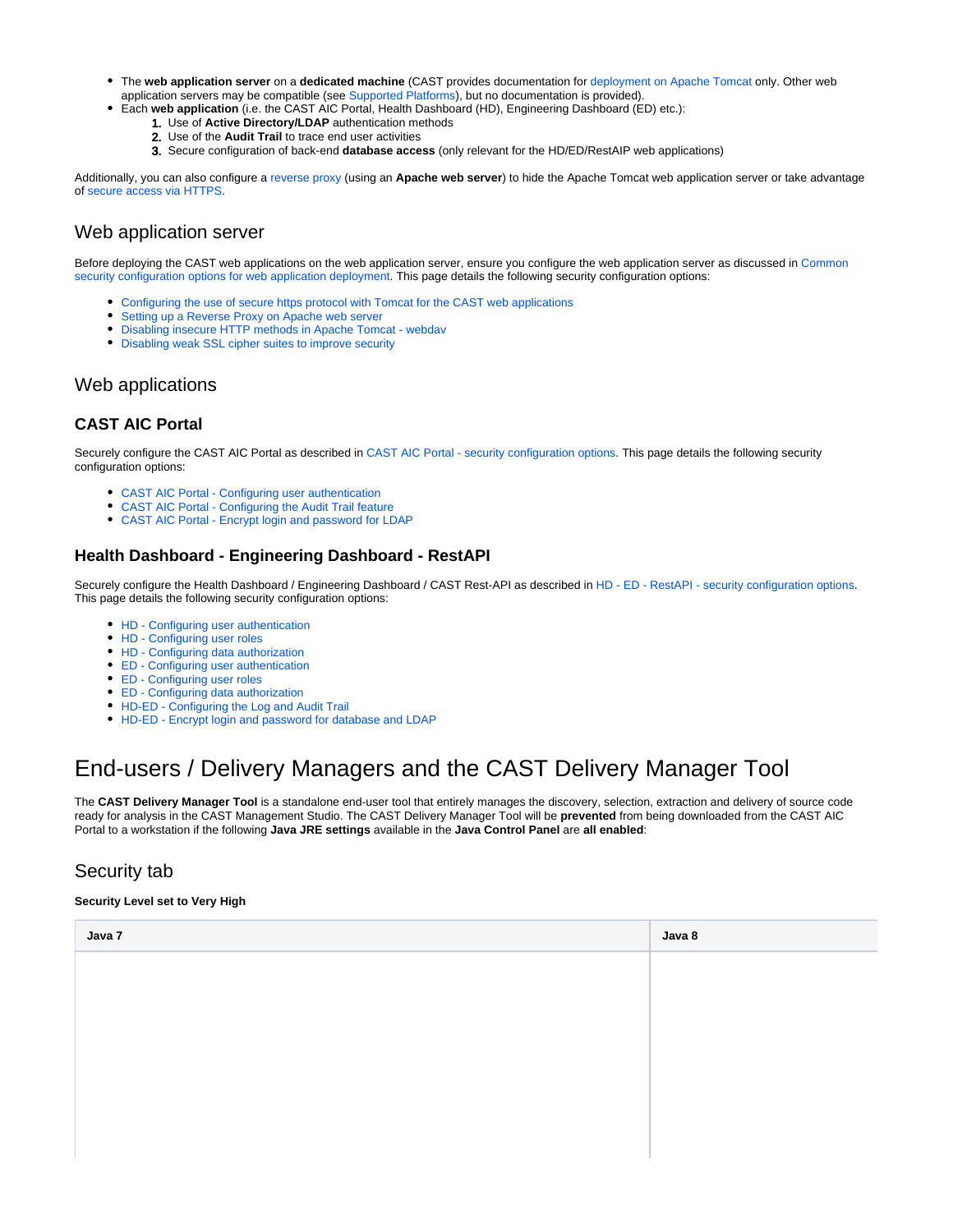| $-x$<br>Java Control Panel<br>回<br>$\Box$                                                                                                                                                   | Java Control Panel                                                                                                                                                                |
|---------------------------------------------------------------------------------------------------------------------------------------------------------------------------------------------|-----------------------------------------------------------------------------------------------------------------------------------------------------------------------------------|
| Security<br>General Update Java<br>Advanced                                                                                                                                                 | Security Adv<br>General Update Java                                                                                                                                               |
| T Enable Java content in the browser<br>Security Level<br>Very High                                                                                                                         | Enable Java content in the browser<br>Security level for applications not on the                                                                                                  |
| High (minimum recommended)<br>Medium                                                                                                                                                        | Very High<br>Only Java applications identified b<br>and only if the certificate can be v<br>◯ High<br>Java applications identified by a ce<br>the revocation status of the certif |
| Most secure setting - Only Java applications identified by a non-expired certificate from a trusted<br>authority will be allowed to run.<br><b>Exception Site List</b>                      | <b>Exception Site List</b><br>Applications launched from the sites<br>prompts.                                                                                                    |
| Applications launched from the sites listed below will be allowed to run after the appropriate<br>security prompts.<br>Click Edit Site List<br>to add items to this list.<br>Edit Site List | Click Edit Site List<br>to add items to this list.                                                                                                                                |
| <b>Restore Security Prompts</b><br>Manage Certificates                                                                                                                                      |                                                                                                                                                                                   |
| OK<br>Cancel<br>Apply                                                                                                                                                                       |                                                                                                                                                                                   |

### <span id="page-2-0"></span>Advanced tab

**Perform certificate revocation checks on** is set to **All certificates in the chain of trust**

**AND**

**Check for certificate revocation using** is set to **Online Certificate Status Protocol (OCSP)**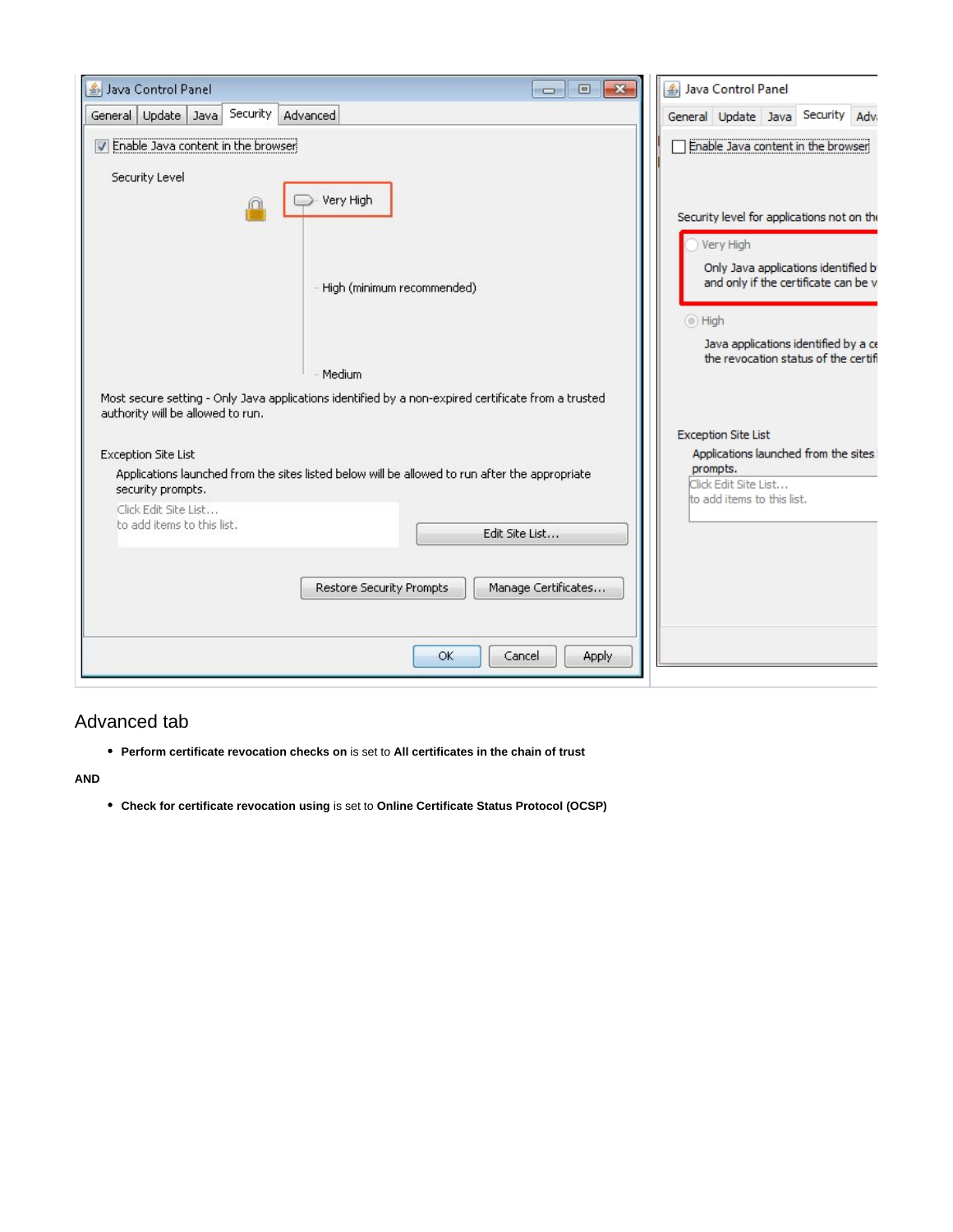| S Java Control Panel                                     | x               |
|----------------------------------------------------------|-----------------|
| Advanced<br>Update Java Security<br>General              |                 |
| Show site certificate from server even if it is valid    |                 |
| Mixed code (sandboxed vs. trusted) security verification |                 |
| <b>O</b> Enable - show warning if needed                 |                 |
| Enable - hide warning and run with protections           |                 |
| Enable - hide warning and don't run untrusted code       |                 |
| Disable verification (not recommended)                   |                 |
| Perform certificate revocation checks on                 |                 |
| Publisher's certificate only                             |                 |
| All certificates in the chain of trust                   |                 |
| Do not check (not recommended)                           |                 |
| Check for certificate revocation using                   |                 |
| Certificate Revocation Lists (CRLs)                      |                 |
| O Online Certificate Status Protocol (OCSP)              |                 |
| Both CRLs and OCSP                                       |                 |
| <b>Advanced Security Settings</b>                        |                 |
| Use certificates and keys in browser keystore            |                 |
| T Enable blacklist revocation check                      |                 |
| T Enable caching password for authentication             |                 |
| Use SSL 2.0 compatible ClientHello format                |                 |
| Use SSL 3.0                                              |                 |
| $U$ Use TLS 1.0                                          |                 |
| <b>Use TLS 1.1</b>                                       |                 |
| <b>Use TLS 1.2</b>                                       |                 |
| Miscellaneous                                            |                 |
| Place Java icon in system tray                           |                 |
| Suppress sponsor offers when installing or updating Java |                 |
| Java Quick Starter                                       |                 |
| OK                                                       | Cancel<br>Apply |
|                                                          |                 |

#### <span id="page-3-0"></span>**Recommended settings**

CAST recommends that ONE of the following settings is used instead:

Set the **Security Level** to **High**

OR

Set **Perform certificate revocation checks on** to **Publisher's certificate only**

OR

Set **Check for certificate revocation using** to **Certifcate Revocation Lists (CRLs)**

OR

Set **Check for certificate revocation using** to **Both CRLs and OCSP**

OR

Put the CAST AIC Portal's **URL** into the **Exception Site List** in the (**Security tab** of the **Java Control Panel**):